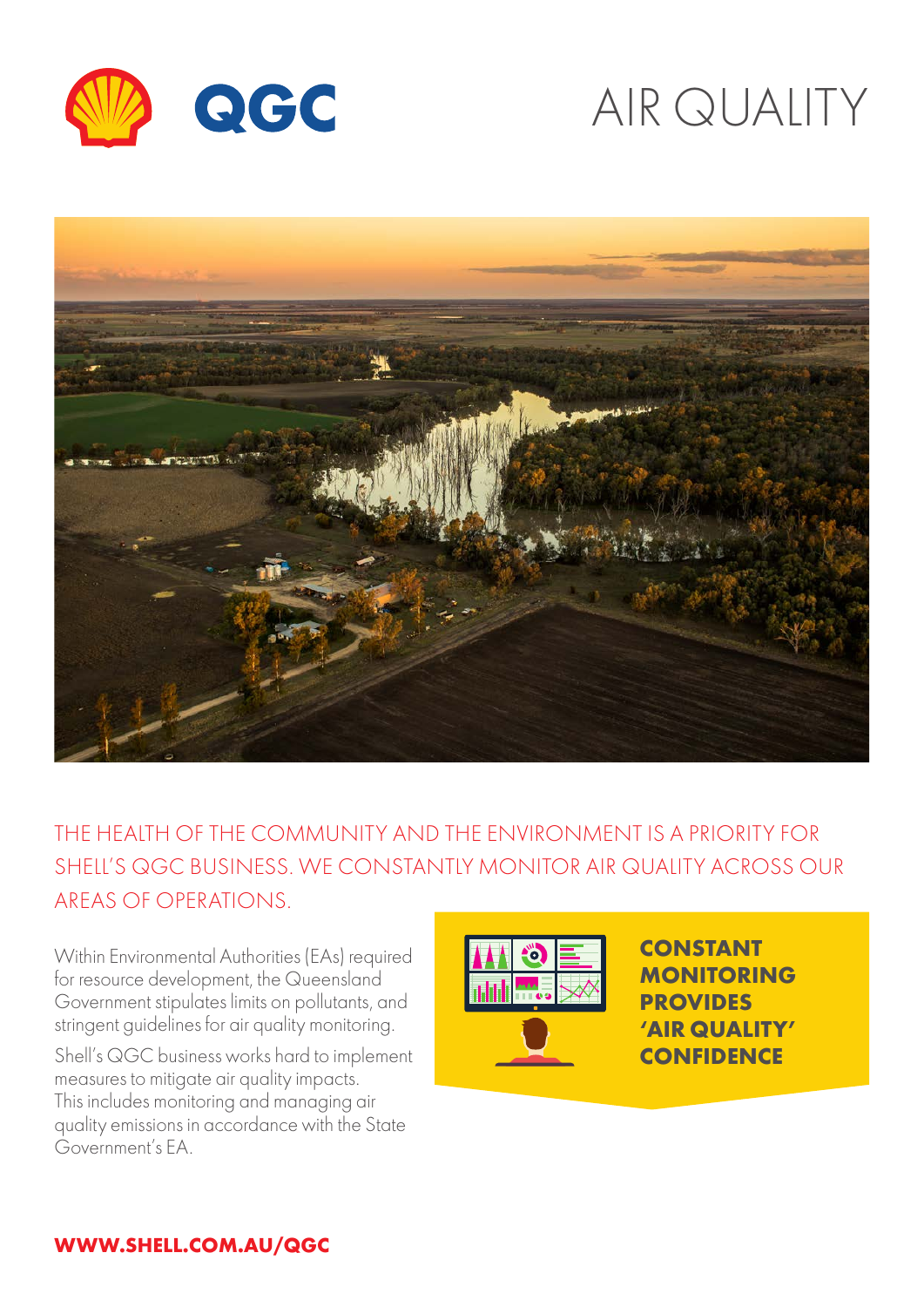## **HOW DOES SHELL'S QGC BUSINESS MONITOR AND MANAGE AIR QUALITY?**

Our business mitigates air quality impacts by managing emissions and constantly monitoring air quality around our operating sites.

In our gas fields a key part of managing air quality emissions and mitigating air quality impacts is focusing on well integrity.

This means constructing gas wells which have no weaknesses, and prevent the flow of liquids or gases from the coal seam into other rock zones, aquifers or into the air. Well integrity is crucial to the design, construction, operation and maintenance of wells, and ensures air quality emissions are minimised.

Prior to any natural gas development, Shell's QGC business prepares a Site Based Management Plan, which includes air quality monitoring. The plan is independently audited, before it is authorised by the Department of Environment and Science (DES).

## **WHERE DOES SHELL'S QGC BUSINESS REPORT ITS AIR QUALITY DATA?**

 Our air quality data is reported in a number of ways.

Under the National Greenhouse Gas and Energy Reporting Act 2007, Greenhouse Gas emissions are reported to the Clean Energy Regulator (CER), and published online.

◆ DES sets thresholds for emissions (air, water and land)at natural gas facilities.

If emissions at a facility are greater than the threshold, it must be reported to National Pollutant Inventory (NPI), where it is publicly reported on the NPI website.

The EA governs our air quality monitoring requirements and pollution criteria thresholds for business operations on each tenure.

Shell's QGC business monitors air pollution in compliance with the EA and prepares an annual report to DES. DES also audit our annual submission to ensure all criteria are met.

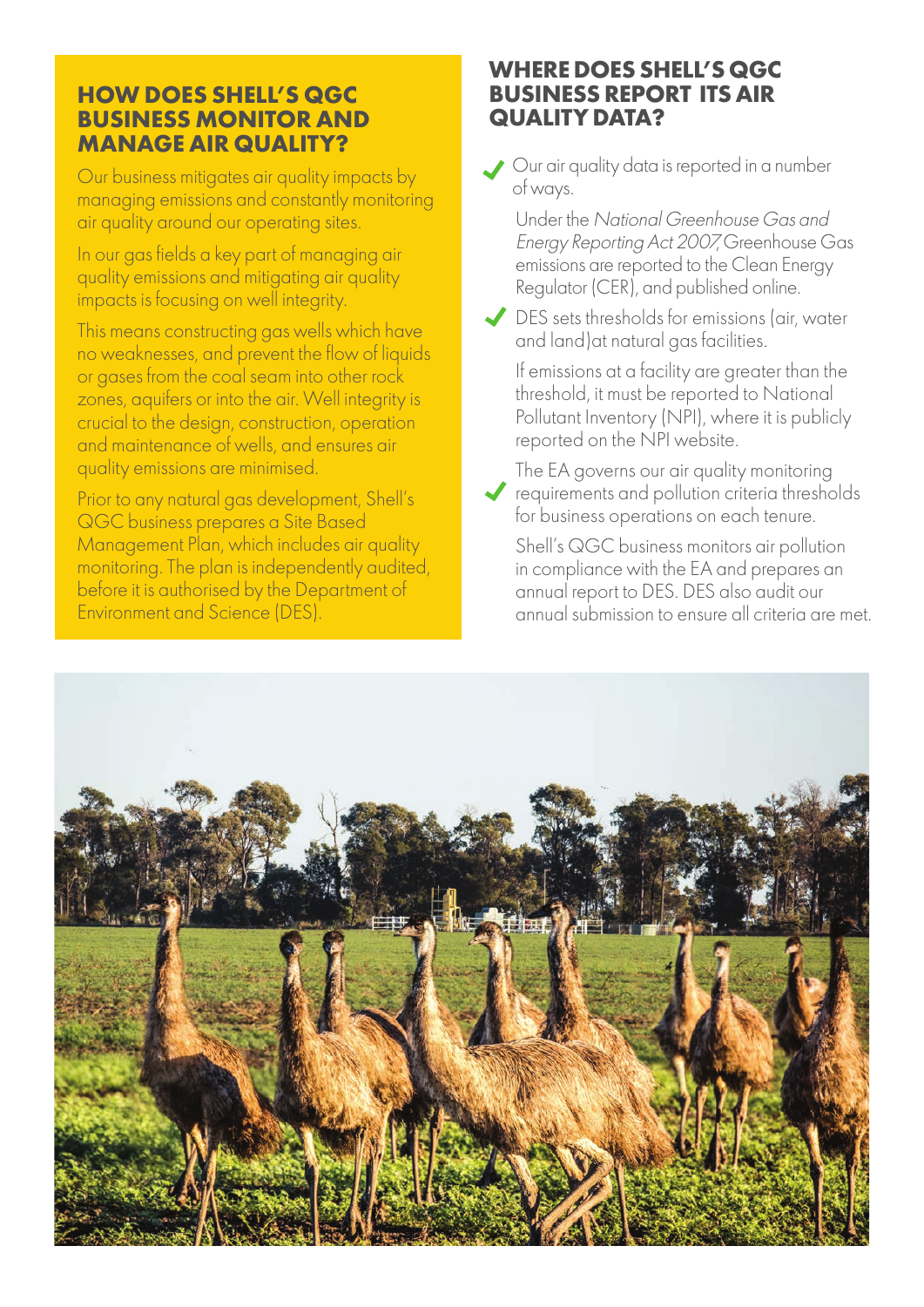#### **SHELL'S QGC BUSINESS IS COMMITTED TO MINIMISING METHANE EMISSIONS**

In 2014, Shell's QGC business joined a host of international oil and gas companies, government and environmental groups in a partnership aimed at helping companies better understand and manage their methane emissions.

## **DOES FLARING AFFECT AIR QUALITY?**

The gas burnt during flaring is predominantly methane. Flaring is an environmentally responsible way of eliminating methane as it breaks it down, minimising greenhouse gas emissions. So flaring minimises the impact to air quality.

During flaring, methane is converted into water vapour and carbon dioxide, which has 1 /25th the greenhouse impact compared to releasing unburnt gas.

As carbon dioxide is the by-product of flaring, these emissions are reported under the National Greenhouse and Energy Reporting System set by the Australian Government.

# **IS IT SAFE TO VENT GAS THROUGH HIGH POINT VENTS?**

Yes. Venting of gas from high point vents (HPVs) is controlled by a self-resetting valve. Venting is a short, periodic event which releases a small amount of gas at a time.

High point vents remove gas from produced water gathering pipelines as part of normal operating conditions.

## **SHELL'S QGC BUSINESS AMBIENT AIR QUALITY MONITORING PROGRAM**

Shell's QGC business has engaged third party consultants to continuously monitor ambient air quality for carbon monoxide, nitrogen dioxide and sulfur dioxide levels; as well as meteorological conditions.

Ambient air monitoring results, collected across our area of operations, inform our modelling to determine expected pollutant concentrations at nearby sensitive receptors.

The ambient air monitoring program is assessed by a suitably qualified third party, who prepares a statement of compliance to accompany the monitoring program report.

#### WAR AND A NEW YORK

**SINCE IMPLEMENTATION OF OUR AMBIENT AIR MONITORING PROGRAM, SHELL'S QGC BUSINESS HAS CONSISTENTLY MET THE NATIONAL ENVIRONMENT PROTECTION MEASURE AIR QUALITY REQUIREMENT (UNDER THE NATIONAL ENVIRONMENT COUNCIL PROTECTION ACT).**